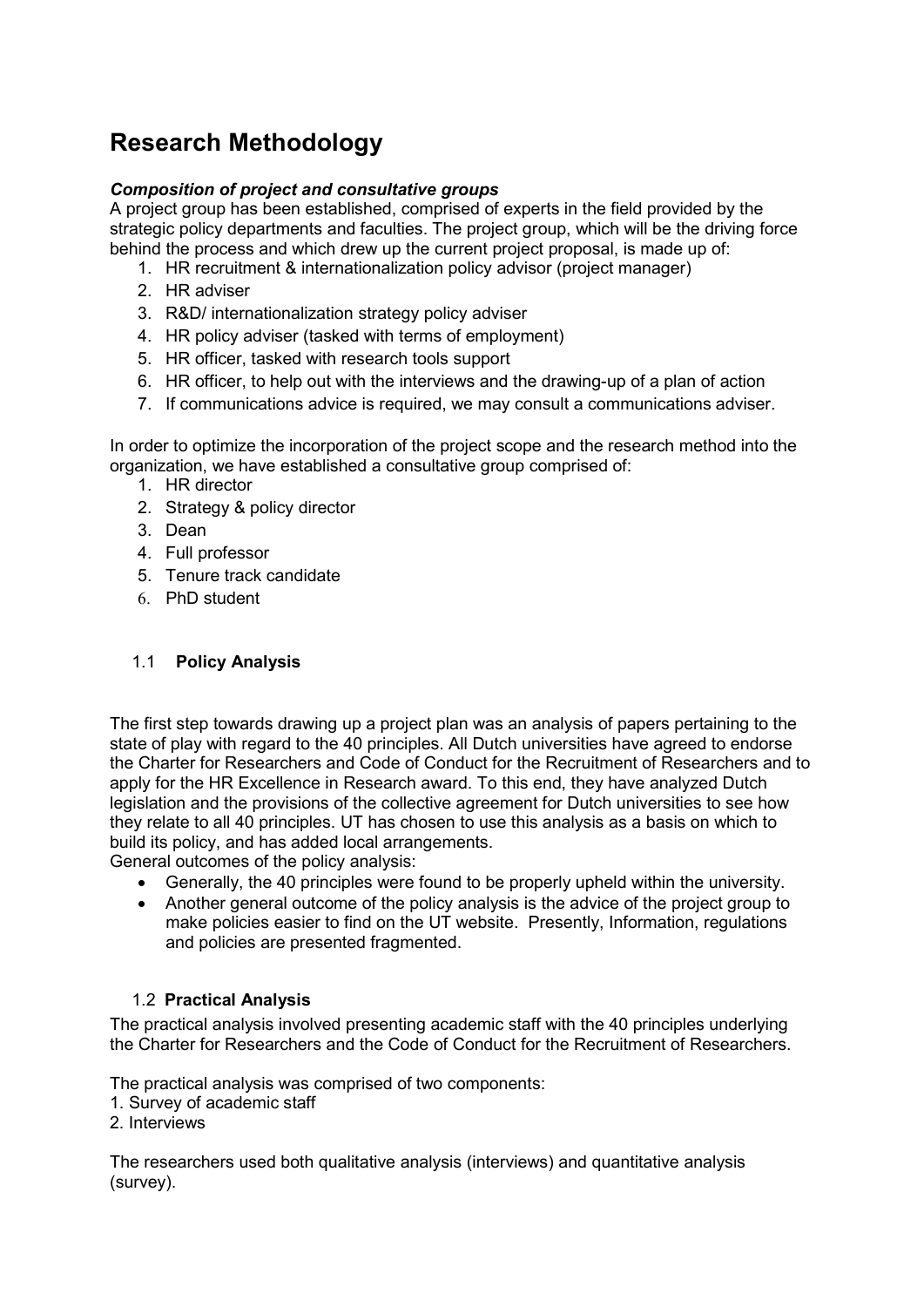# Survey of academic staff (including PhD students)

| PhD<br>students | Post-<br>doctoral<br>researchers | Tenure track<br>candidates | University managers<br>Full professors<br>Scientific<br>directors<br>Deans | Associate<br>professors<br>Assistant<br>professors |
|-----------------|----------------------------------|----------------------------|----------------------------------------------------------------------------|----------------------------------------------------|
|                 |                                  |                            | In-depth interviews                                                        |                                                    |

# Focus groups

Fig.1. Schematic representation of research methodology

# 1.2.1 Survey of Academic Staff

As part of the survey, a cross section of academic staff members (n=300) representing all five focus groups were presented with the 40 principles. The five focus groups surveyed were university managers (full professors, scientific directors, deans); associate and assistant professors; tenure track candidates; post-doctoral researchers; and PhD students. For the qualitative analysis, scientific directors, deans and full professors were interviewed and asked about the gaps identified in the policy analysis and survey.

A questionnaire was circulated among academic staff members, who were allowed to answer questions anonymously. The 40 principles were divided into four sub-categories. Each definition of a principle was briefly summarized in one sentence. . Every principle was followed by a question: 'To what extent does the university support you on these principles?' or 'How would you rate the university's compliance with these principles?' . The type of question used depended on the content of the principle. Both questions were answered on a five-point Likert scale ( 5= fully supports/complies. 1= doesn't support/comply) (Appendix 2. Survey)

General survey findings:

- Survey of 300 academics, with an even spread across positions and faculties
- Number of respondents: 83 (i.e. a 28% response rate)
- Gender: 25% female, 75% male
- Respondent spread across positions:
	- o PhD students: 40%;
		- o post-doctoral researchers: 10%;
		- o assistant professors: 30%;
		- o associate professors: 5%;
		- o full professors: 15%;
		- o tenure track candidates: 20%.

Refer to Appendix No. 1: 'The Survey'

# 1.2.2 Interviews

The results of the policy analysis and the outcomes of the survey (listed by focus group) were used to analyze the gaps identified in more depth in the interviews.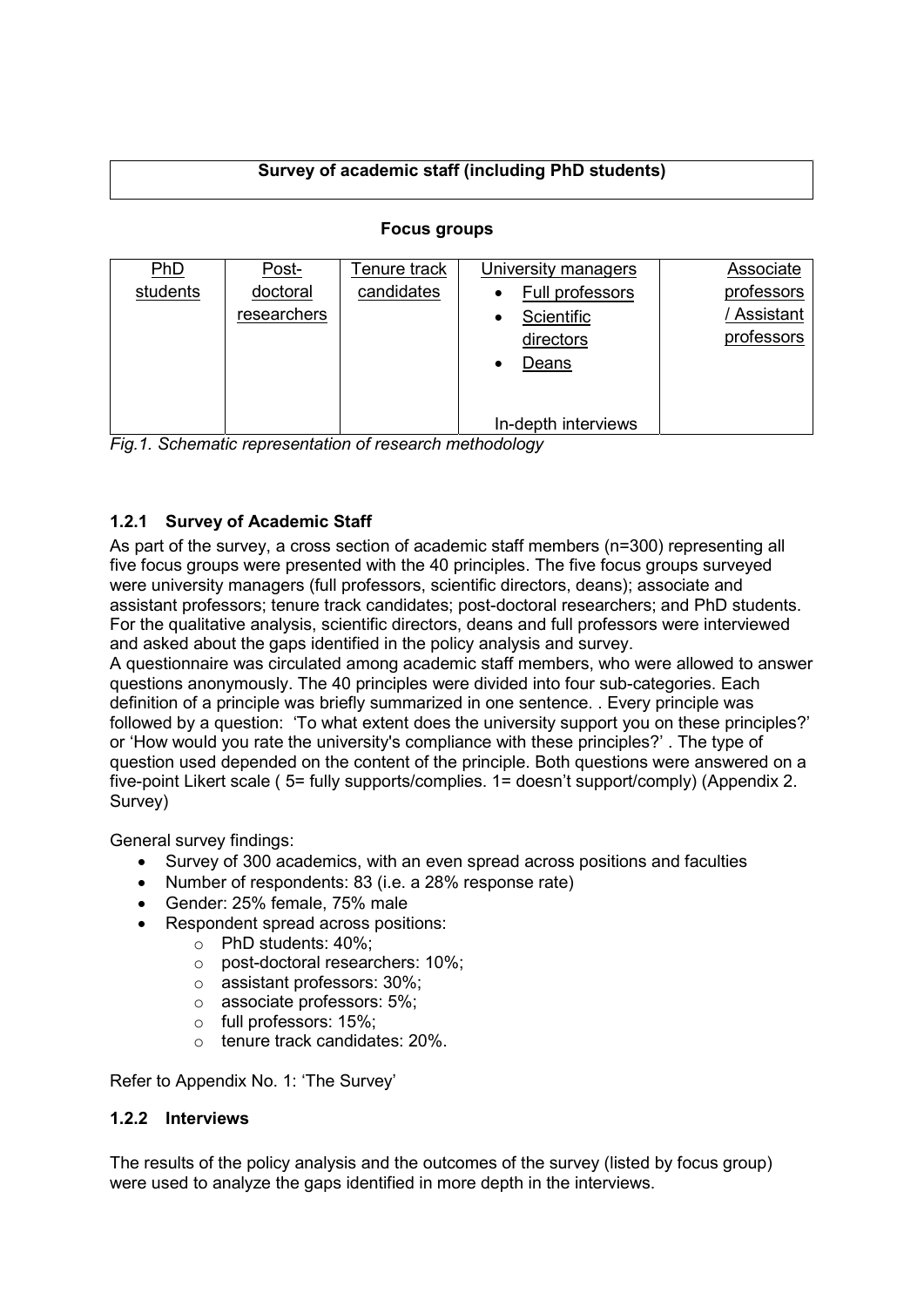Any score under 3.5, on a five-point scale, was marked as an item requiring attention. Even if relatively few respondents answered the questions, the items in question were addressed during the interviews.

The following principles were discussed in the confidential interviews:

- 4. Professional attitude
- 5. Contractual and legal obligations
- 11. Evaluation/Appraisal systems
- 12/13. Recruitment
- 14. Selection
- 15. Transparency
- 16. Judging Merit
- 28.Career development
- 29. Value of mobility
- 30. Access to career advice
- 32. Co-authorship
- 33. Teaching
- **Training**

The interviewees were all academic managers at UT, chosen in such a way as to obtain input from several faculties and research institutes.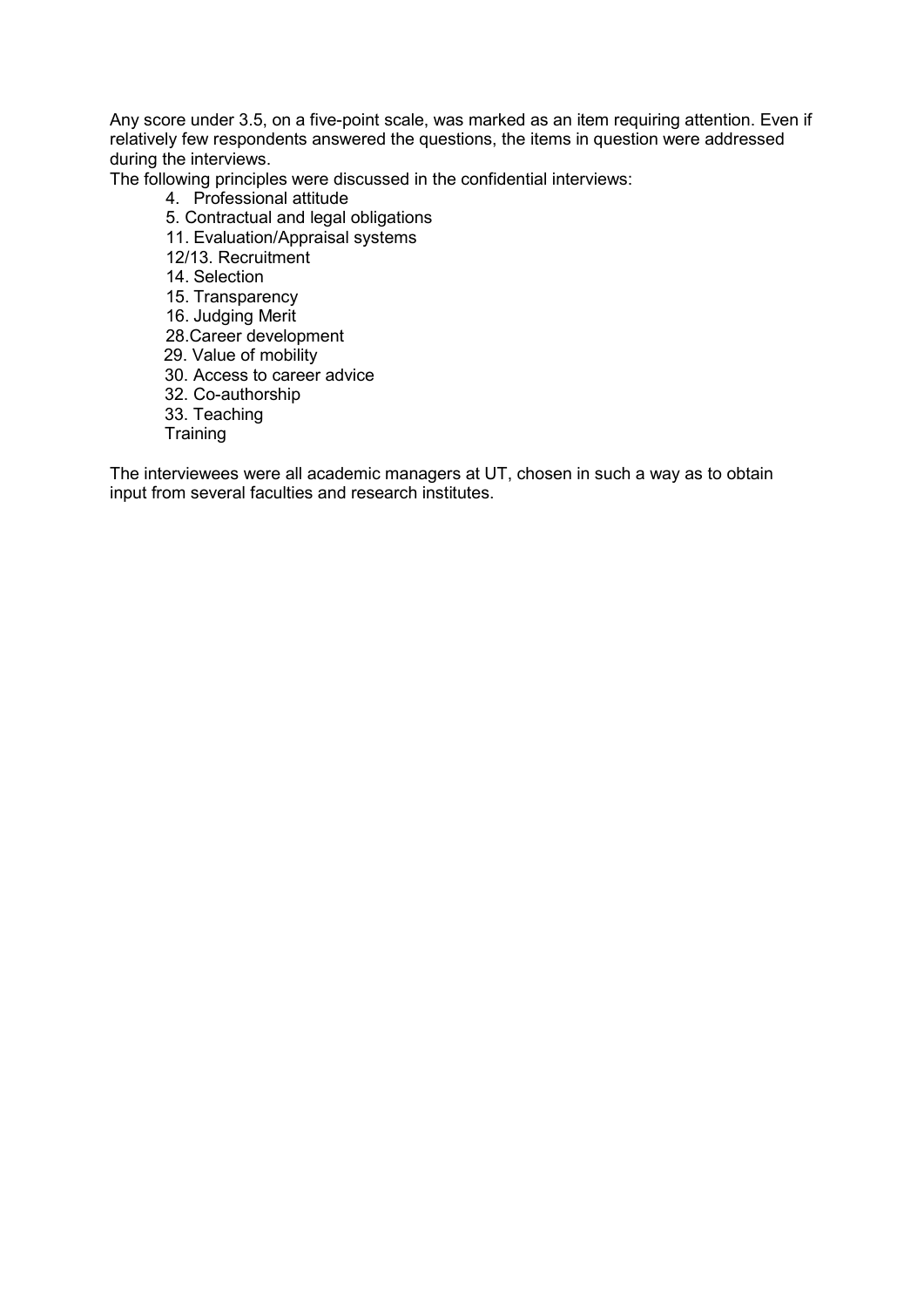# Appendix 1 Survey

Survey HRS4R – HR Excellence in Research

#### Introduction of the survey

The "HR Strategy for Researchers" supports research institutions and funding organisations in the implementation of the Charter & Code in their policies and practices. The concrete implementation of the Charter & Code by research institutions will render them more attractive to researchers looking for a new employer or for a host for their research project as well as researchers already affiliated with the research institutes. The logo "HR Excellence in Research" will identify the institutions and organisations as providers and supporters of a stimulating and favourable working environment. The logo also conveys to researches their commitment to fair and transparent recruitment and appraisal procedures. The first step in acquiring the logo is to do an internal analysis. This survey is part of this internal analysis.

### The survey

This survey is one of the methods we use to gain insight in the perception of researches with regard to the principles depicted in the Charter & Code. The survey is divided into four themes:

- 1. Ethical and professional aspects,
- 2. Recruitment,
- 3. Working conditions and social security,
- 4. and Training.

The survey starts with a few general questions regarding your background. We would like to emphasize that your answers to the questions of this survey will be treated confidentially and will only be used for the before mentioned purpose. After each theme is completed there will be an opportunity to write down remarks and/or suggestions.

If you have any questions or additional comments, please send an email to Mette Strubbe (m.strubbe@utwente.nl)

#### General questions

What is your current position? PhD-candidate, Post-doc, Tenure track, Assistant Professor, Associate Professor, Professor, Scientific Director or Dean

For which department are you working? CTW, EWI, GW, ITC, MB or TNW.

Gender? Female or male.

Age? … years

#### Ethical and professional aspects

To what extent does the university support you on these principles?

Likert scale: 1 (not supported) – 5 (fully supported) and not applicable.

#### 1. Research freedom

Researchers ensure that their research is focussed for the good of mankind and for expanding the frontiers of scientific knowledge, while enjoying the freedom of thought and expression (with limitations that could arise as a result of particular research circumstances or operational constraints).

### 2. Ethical principles

Researchers should adhere to the recognised ethical practices and fundamental ethical principles appropriate to their discipline(s) as well as to ethical standards as documented in the different national, sectoral or institutional Codes of Ethics.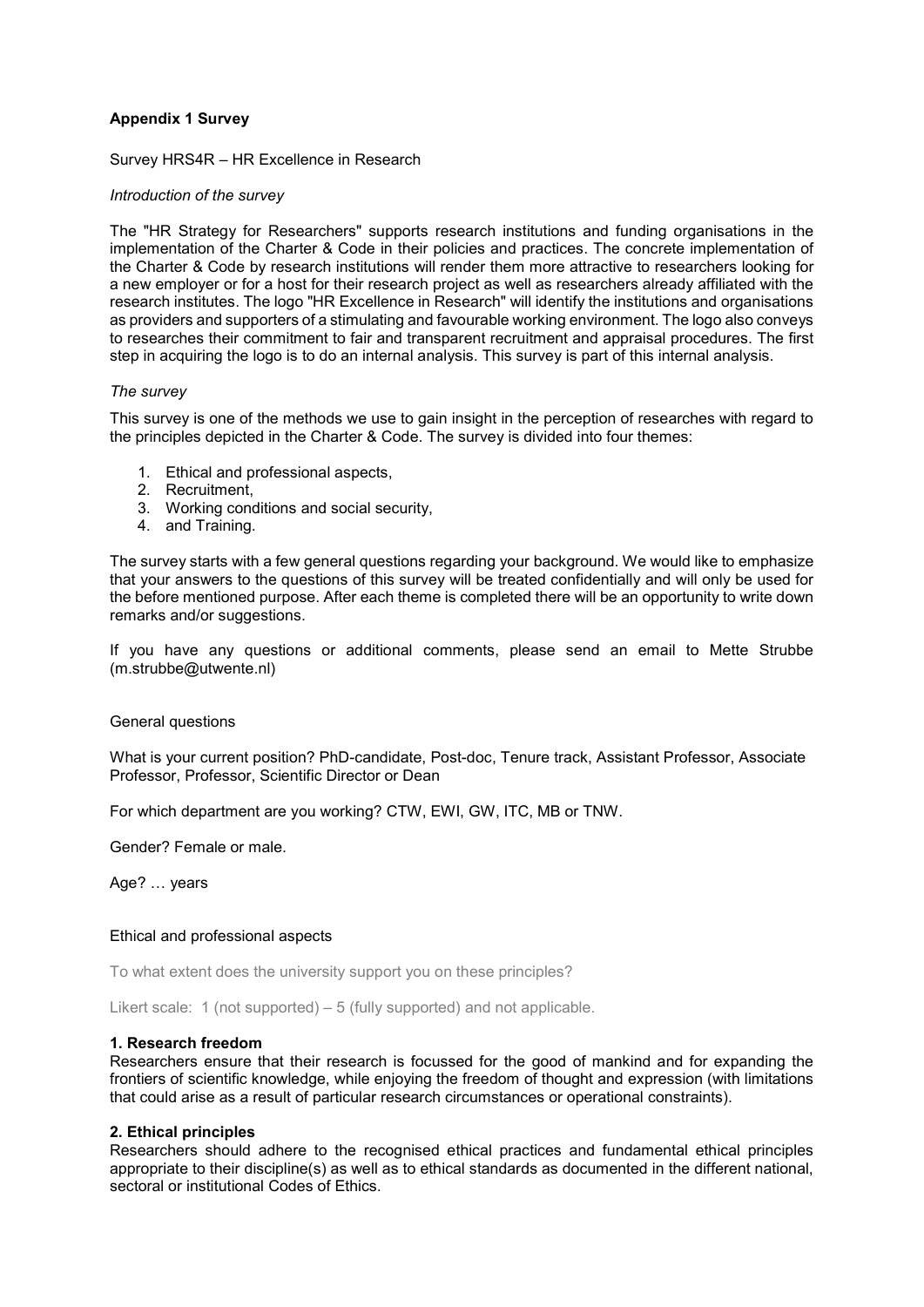#### 3a. Professional responsibility I

Researchers ensure that their research is relevant to society and does not duplicate research previously carried out elsewhere.

#### 3a. Professional responsibility II

Researchers must avoid plagiarism of any kind and abide by the principles of intellectual property and joint data ownership.

#### 4a. Professional attitude I

Researchers are familiar with the strategic goals governing their research environment and funding mechanisms.

#### 4b. Professional attitude II

Researchers seek all necessary approvals before starting their research or accessing the resources provided and keep other parties informed on the progress of the research project.

#### 5. Contractual and legal obligations

Researchers should, in the provision of required results (e.g. publications, reports, patents), comply with laws and regulations around working conditions (such as intellectual property rights and financing conditions).

#### 6. Accountability

Researchers need to be aware that they are accountable towards the university, funders or other related parties as well as, on more ethical grounds, towards society as a whole. In particular, researchers funded by public funds are also accountable for the efficient use of taxpayers' money.

#### 7a. Good practice in research I

Researchers adopt safe working practices at all times, including taking the necessary precautions for health and safety and for recovery from information technology disasters.

# 7b. Good practice in research II

Researchers are familiar with the current national legal requirements regarding data protection and confidentiality protection requirements, and undertake the necessary steps to fulfil them at all times.

#### 8. Dissemination, exploitation of results

Researchers disseminate and exploit the results of their research (e.g. communicated to other research settings and made accessible to the public and/or exploited commercially).

#### 9. Public engagement

Researchers ensure that their research activities are made known to society at large, thereby improving the public's understanding of science.

How would you rate the university's compliance with these principles?

Likert scale: 1 (not agree) – 5 (fully agree) and not applicable.

#### 11. Evaluation systems

The university has adequate evaluation systems for assessing professional performance of researchers on a regular basis and in a transparent manner by an independent (international) committee.

If you have any remarks or suggestions regarding the principles presented in 'Ethical and professional aspects', please write them down in the field below.

### **Recruitment**

How would you rate the university's compliance with these principles?

Likert scale: 1 (not agree) – 5 (fully agree) and not applicable.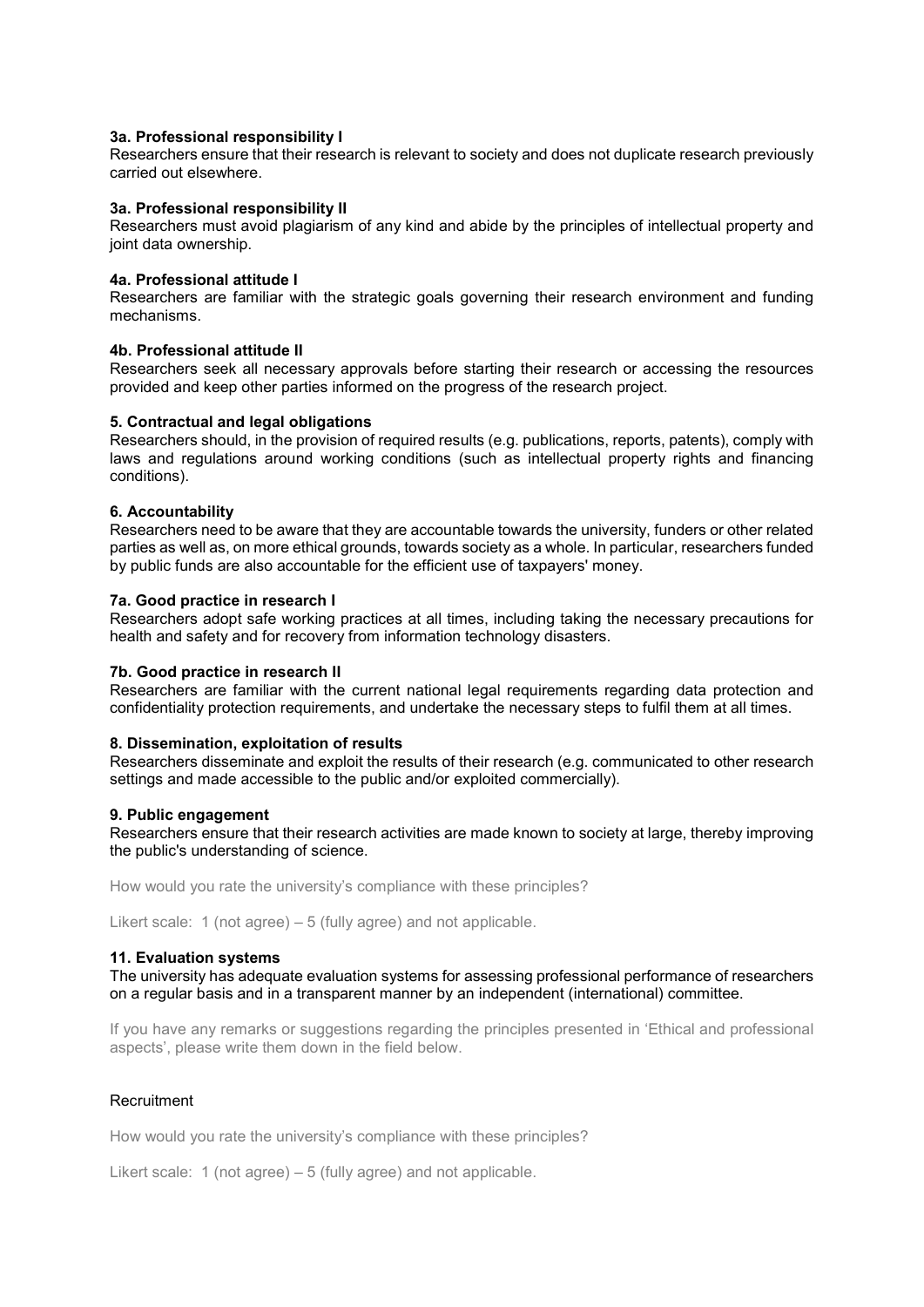### 13. Recruitment II

Recruitment procedures are open, efficient, transparent, supportive and internationally comparable, as well as tailored to the type of positions advertised.

### 14a. Selection I

Selection committees bring together diverse expertise and competences and have an adequate gender balance with relevant experience to assess the candidate.

### 14b. Selection II

During the selection process a wide range of selection practices is used, such as external expert assessment and face-to-face interviews.

### 15a. Transparency I

Candidates are informed, prior to the selection, about the recruitment process and the selection criteria, the number of available positions and the career development prospects.

# 15b. Transparency II

Candidates are informed after the selection process about the strengths and weaknesses of their applications.

# 16. Judging merit

The selection process should take into consideration the whole range of experience of the candidates. Merit should focus on outstanding results within a diversified career path and not only on the number of publications.

# 17. Variations in the chronological order of CV's

Career breaks or variations in the chronological order of CVs should not be penalized, but regarded as a potentially valuable contribution to the professional development of researchers towards a multidimensional career track.

# 18. Recognition of mobility experience

Any mobility experience is considered as a valuable contribution to the professional development of a researcher.

### 20. Seniority

The levels of qualifications required are in line with the needs of the position. Recognition of qualifications focuses on the achievements of researchers rather than their circumstances or the reputation of their institution.

### 21. Postdoctoral appointments

The university has established clear rules and guidelines for the recruitment and appointment of postdoctoral researchers, including the maximum duration and the objectives.

If you have any remarks or suggestions regarding the principles presented in 'Recruitment', please write them down in the field below.

### Working conditions and social security

How would you rate the university's compliance with these principles? Likert scale: 1 (not agree) – 5 (fully agree) and not applicable.

# 22. Recognition of the profession

Researchers are recognized as professionals and treated accordingly.

### 23a. Research environment I

The university ensures a stimulating research environment, which offers appropriate equipment, facilities and opportunities.

### 24. Working conditions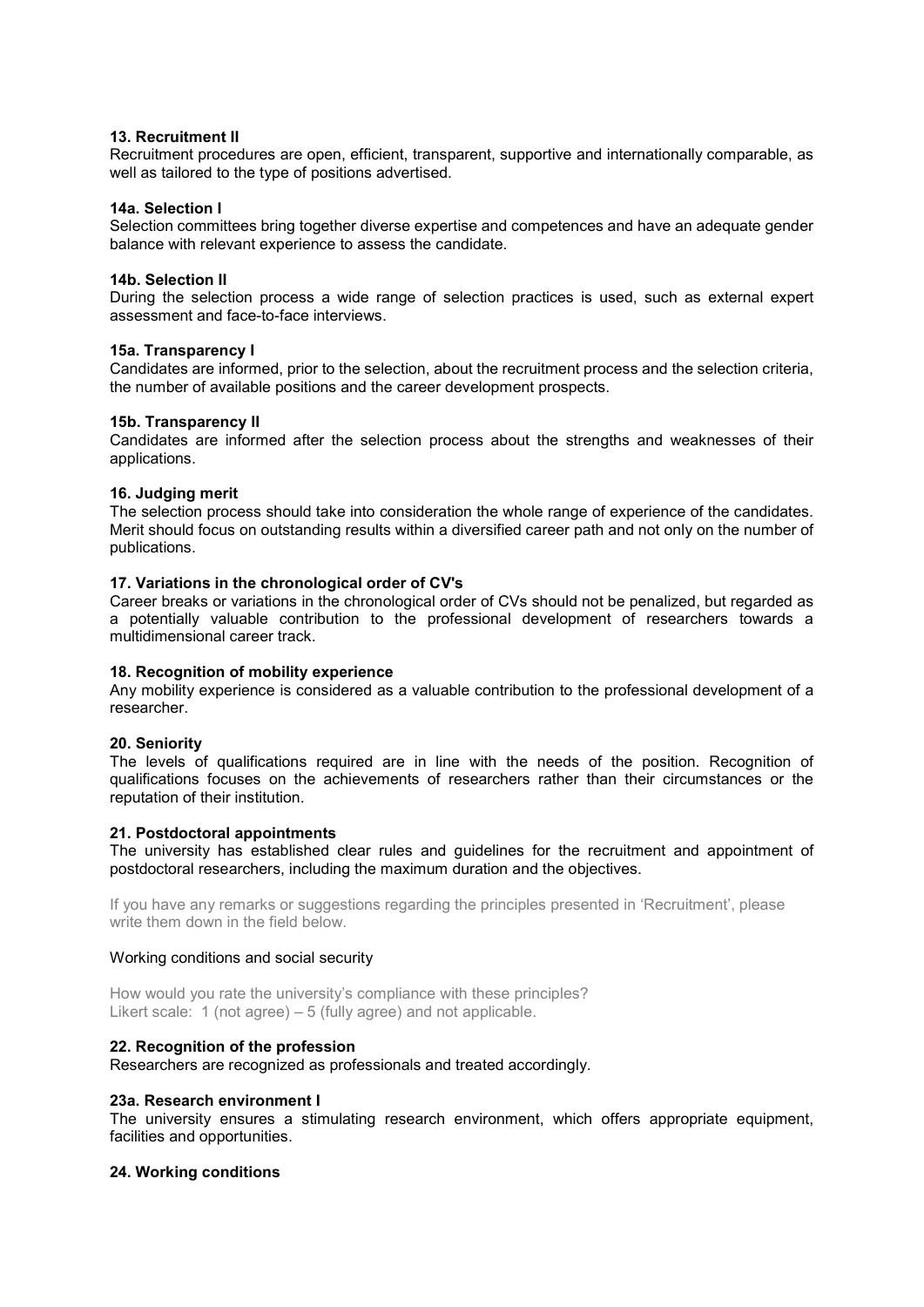The university ensures flexible working conditions that allow researchers to combine family and work, including flexible working hours, part-time working, teleworking and sabbatical leave.

# 25. Stability and permanence of employment

The performance of researchers is ensured by stability of employment contracts.

### 27. Gender balance

The university ensures a representative gender balance at all levels of staff, including supervisory and managerial level, based on an equal opportunity policy at recruitment and at the subsequent career stages.

### 28. Career development

The university ensures a specific career development strategy for researchers at all stages of their career, including the availability of mentors.

# 29. Value of mobility

The university recognizes the value of mobility by building mobility options into its career development strategy and acknowledges any mobility experience within its appraisal system.

### 30. Access to career advice

Career advice and job placement assistance is offered to researchers at all stages of their careers, regardless of their contractual situation.

# 31. Intellectual property rights

Researchers reap the benefits of the exploitation of their R&D results through legal protection and protection of intellectual property rights. Policies and practices specify what rights belong to researchers, the university and/or other parties.

### 32. Co-authorship

Co-authorship is viewed positively when evaluating researchers, as evidence of a constructive approach to the conduct of research.

### 33a. Teaching I

The university provides suitable training for teaching and coaching activities as part of the professional development of researchers.

### 33b. Teaching II

The university considers teaching as a valuable option within the researchers' career paths.

### 33c. Teaching III

Teaching duties do not prevent researchers from carrying out their research activities.

### 33d. Teaching IV

The university ensures that teaching duties are adequately remunerated and taken into account in the appraisal systems.

### 34. Complaints/appeals

The university has appropriate procedures, possibly in the form of an impartial (ombudsman-type) person to deal with complaints/appeals of researchers. These procedures provide researchers with confidential and informal assistance in resolving work-related conflicts, disputes and grievances.

### 35. Participation in decision-making bodies

Researchers are represented in the relevant information, consultation and decision-making bodies of the university.

If you have any remarks or suggestions regarding the principles presented in 'Working conditions and social security', please write them down in the field below.

**Training**